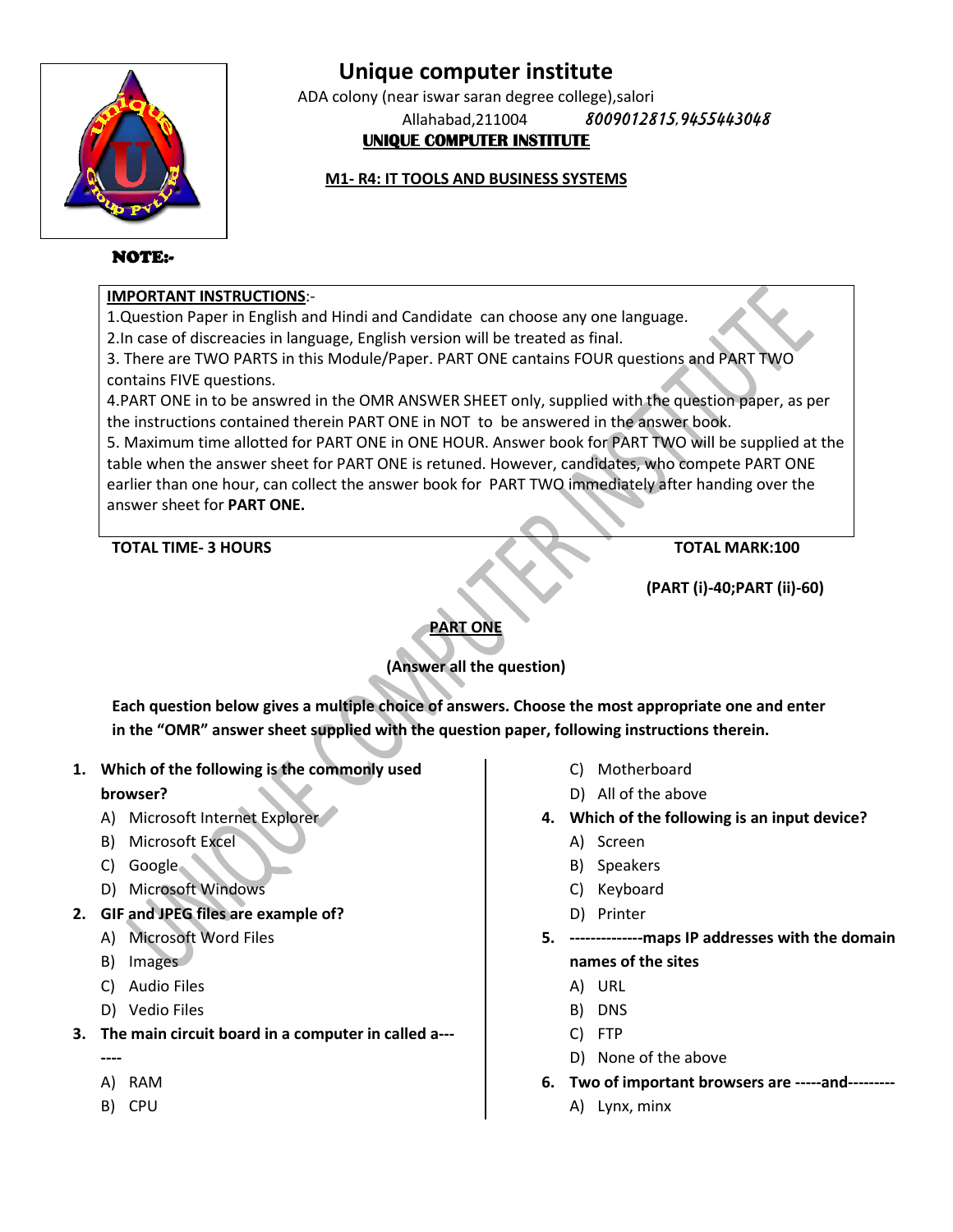ADA colony (near iswar saran degree college),salori

- B) Netscape, ie
- C) Mosaic, gopher
- D) None of the above
- **7. The World Wide Web was devised by** 
	- A) CERN
	- B) B)ECRN
	- C) CARN
	- D) NETW
- **8. What is the best way to create a uniform background image to all slides?**
	- A) By inserting image on all slides
	- B) Define background image into Slide Master
	- C) Insert image on First Slide
- Allahabad,211004 *8009012815,9455443048*
	- D) By copying image to all slide
	- **9. Numbers in base 10 are called as** 
		- **A) Octal System**
		- B) Hexadecimal System
		- C) Decimal System
		- D) Binary Numbering System
	- **10. To change the cell reference C4:C9 to an absolute cell reference, you would enter it as** 
		- A) C4:c9
		- B) C\$4:c\$9
		- C) \$C\$4:\$C\$9
		- D) None of the above

**Each statement below is either TRUE or FALSE.Choose the most appropriate one and ENTER in the OMR ansere sheet supplied with the question paper, following instructions therein**

- 1. MICR is stand for Magnetic Ink Character Reader.
- 2. Scanned signature is called Digitl Signature.
- 3. Spreadsheet file cannot table, query and report.
- 4. An object, such as a paintbrush picture and word document can be inserted in a worksheet.
- 5. Rerernce that have either a column or a row value absolute and the other relative are known as mixed references.
- 6. Dot matrix printer uses optical technique to print.
- 7. Vlatile momory is directly accessible by the CPU.
- 8. A byte is the smallest unit of storage.
- 9. Analog Computer is a mixture of hybrid and digital computer.
- 10. Database can contain table, quer and report.

**Match words and phrases in column X with the closest related meaning word(s)/phrase(s) in column Y. Enter your selection in the "OMR" anwer sheet supplied with the question paper, following instructions therein.**

|                  | A                                                                   |   | B              |
|------------------|---------------------------------------------------------------------|---|----------------|
| 3.1              | A set rules for solving a problem in a given number of setps        | A | System design  |
| 3.2              | The form in which text characters are handled in most computer      | B | GUI            |
|                  | systems and networks                                                |   |                |
| 3.3 <sub>1</sub> | A binary digit, either a 0 or 1                                     | C | Microprocessor |
| 3.4              | A program that allows for file transfer over the internet           | D | <b>TCP</b>     |
| 3.5              | Defines a format for scroll bars, buttons, menus, etc, and how they | E | Algorithm      |
|                  | respond to the user                                                 |   |                |
| 3.6              | Protocol used for network file transfer in the WWW environment      | F | Multimedia     |
| 3.7              | Main computer chip that provides speed and capabilities of the      | G | Bit            |
|                  | computer                                                            |   |                |
| 3.8              | A single work assembled using elements from more than one medium,   | H | Peribheal      |
|                  | such images, sounds video and text etc.                             |   |                |
| 3.9              | Software that controls the basic, low level hardware operations and |   | <b>ASCII</b>   |
|                  | file management                                                     |   |                |
| 3.10             | Anything extra of added on for your computer, such as a moderm, a   |   | <b>HTTP</b>    |
|                  | mouse etc.                                                          |   |                |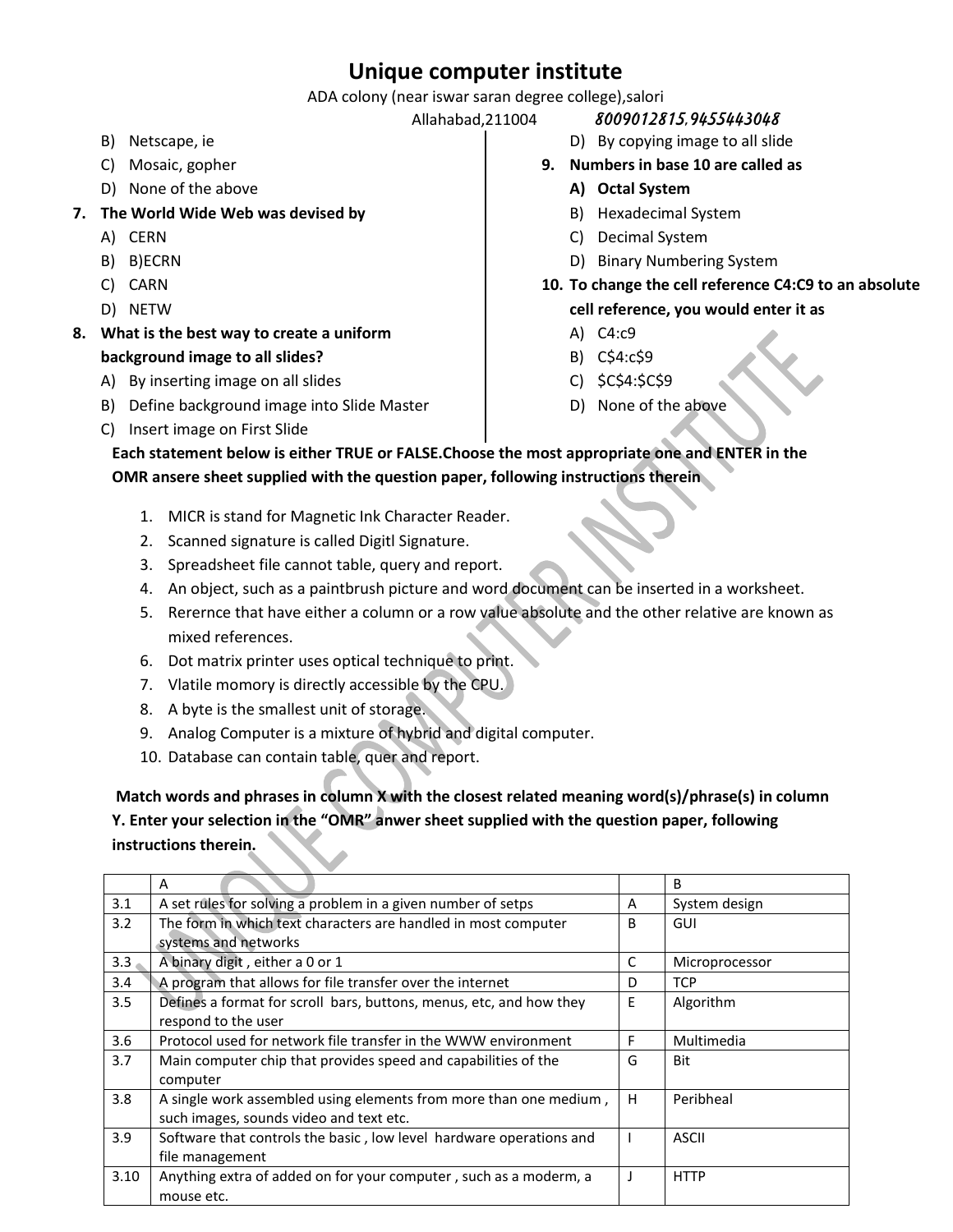ADA colony (near iswar saran degree college),salori

Allahabad,211004 *8009012815,9455443048*

**4. Each statement below has a blank space to fit one of the word(s) of phrase(s) in the list below ,** 

**enter your choice in the "OMR" answer sheet supplied with the question paper , following instructions therein.**

| A                                                                                             | Favourites                                                             | B | Printer    | C            | Mouse      |  |  |  |  |
|-----------------------------------------------------------------------------------------------|------------------------------------------------------------------------|---|------------|--------------|------------|--|--|--|--|
| D                                                                                             | Compilers                                                              | E | Data minig | F            | <b>WAN</b> |  |  |  |  |
| G                                                                                             | Client-sever                                                           | н | Programs   | $\mathbf{I}$ | LAN        |  |  |  |  |
| J                                                                                             | CHCHE                                                                  | н | Mainframes | J.           | Android    |  |  |  |  |
| м                                                                                             | <b>RAM</b>                                                             |   |            |              |            |  |  |  |  |
| computer process data under the control of sets of instructions called<br>4.1                 |                                                                        |   |            |              |            |  |  |  |  |
| the programs that translate high - level - language programs into machine language are<br>4.2 |                                                                        |   |            |              |            |  |  |  |  |
|                                                                                               |                                                                        |   |            |              |            |  |  |  |  |
| is an operating system for mobile device bassed on the linux kernel and<br>4.3<br>java.       |                                                                        |   |            |              |            |  |  |  |  |
| 4.4                                                                                           | thenetwork is used to connect tow or more smaller networks.            |   |            |              |            |  |  |  |  |
| 4.5                                                                                           | the  Network allows sharing and communication on a large network via a |   |            |              |            |  |  |  |  |
| single computer.                                                                              |                                                                        |   |            |              |            |  |  |  |  |
|                                                                                               |                                                                        |   |            |              |            |  |  |  |  |
|                                                                                               |                                                                        |   |            |              |            |  |  |  |  |
| 4.6                                                                                           |                                                                        |   |            |              |            |  |  |  |  |
| on a list for easy access leter.                                                              |                                                                        |   |            |              |            |  |  |  |  |
|                                                                                               |                                                                        |   |            |              |            |  |  |  |  |
| 4.7<br>a process known astracks trends and allows retailers to respond to                     |                                                                        |   |            |              |            |  |  |  |  |
| consumer buying patterns.                                                                     |                                                                        |   |            |              |            |  |  |  |  |
|                                                                                               |                                                                        |   |            |              |            |  |  |  |  |
| are computers that support hundreds or thousands of users<br>4.8                              |                                                                        |   |            |              |            |  |  |  |  |
|                                                                                               |                                                                        |   |            |              |            |  |  |  |  |
| simultaneously.                                                                               |                                                                        |   |            |              |            |  |  |  |  |
| is known as a primary memory.<br>4.9                                                          |                                                                        |   |            |              |            |  |  |  |  |
| <b>ALL AND ASSESS</b> is a pointing device.<br>4.10                                           |                                                                        |   |            |              |            |  |  |  |  |
|                                                                                               |                                                                        |   |            |              |            |  |  |  |  |
|                                                                                               |                                                                        |   |            |              |            |  |  |  |  |
|                                                                                               |                                                                        |   |            |              |            |  |  |  |  |